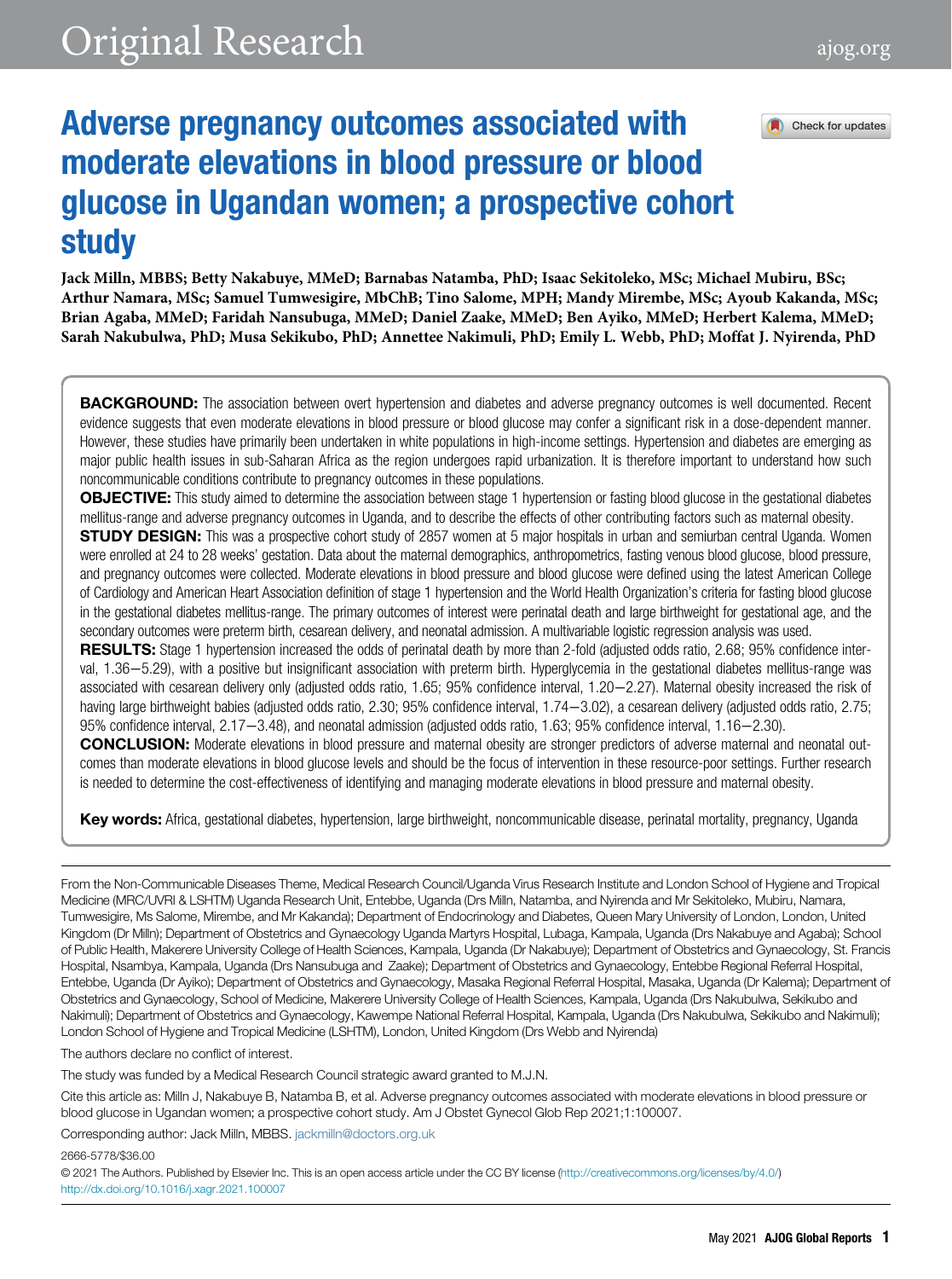# AJOG MFM at a Glance

#### Why was this study conducted?

Hypertension and diabetes are emerging public health issues in sub-Saharan Africa. This study aimed to determine the association between stage 1 hypertension or mild fasting hyperglycemia and adverse pregnancy outcomes in Africa.

#### Key findings

Stage 1 hypertension increased the odds of perinatal death by almost 3-fold. Although fasting blood glucose levels in the gestational diabetes mellitus-range was associated with a positive trend for large birthweight babies, this was clearly exceeded by the contribution of maternal obesity.

#### What does this add to what is known?

Moderate elevations in blood pressure and maternal obesity are stronger predictors of adverse maternal and neonatal outcomes than moderate elevations in blood glucose levels. These should be the focus of intervention and management in the resource-limited setting.

#### **Introduction**

Hypertensive and hyperglycemic disorders of pregnancy are 2 of the most common pregnancy complications associated with both short- and longterm adverse maternal and neonatal outcomes. The association between poor outcomes and severe forms of these disorders, such as chronic hypertension and diabetes in pregnancy (DIP), is clear.<sup>[1](#page-7-0),[2](#page-7-1)</sup> However, the contribution of less-severe elevations in blood pressure or milder levels of hyperglycemia in the gestational diabetes mellitus (GDM) range remains debatable.

Recent evidence suggests that there may be a graded risk across the spectrum of hypertension or hyperglycemia. For example, there is now widespread recognition of a continuous association between blood pressure and cardiovascular risk. This has led to further categorization into normal, elevated (systolic blood pressure [SBP], 120 −129 mm Hg; diastolic blood pressure [DBP], <80 mm Hg), stage 1 (SBP, 130 −139 mm Hg; DBP, 80−89 mm Hg), and stage 2 (SBP  $\geq$  140 mm Hg; DBP ≥90 mm Hg) hypertension by the American College of Cardiology and the American Heart Association (ACA/ AHA). $3$  Although publications by the World Health Organization (WHO)  $(2017)$ , American College of Obstetricians and Gynecologists  $(2019)$ <sup>[5](#page-7-4)</sup> and National Institute for Health and

Clinical Excellence  $(2019)^6$  $(2019)^6$  still recognize a cutoff of  $\geq$ 140/90 mm Hg in pregnancy, they acknowledge an accumulating body of evidence suggesting a graded association between more moderate elevations in blood pressure and adverse pregnancy outcomes. $7-14$  $7-14$  Similarly, the Hyperglycemia and Adverse Pregnancy Outcome (HAPO) study showed hyperglycemia within the GDM-range was linearly associated with adverse pregnancy outcomes, notably large birthweight  $(>90$ th centile).<sup>[15](#page-7-7)</sup> This has led to the recent tightening of international diagnostic criteria for GDM to capture women with milder derangements in glucose control<sup>[16](#page-7-8)</sup> and implementation of interventions to manage even mild GDM.[17](#page-7-9)−<sup>19</sup>

Most studies on the association between hyperglycemia or blood pressure and pregnancy outcomes have been undertaken in high-income countries. The benefits of these screening and management approaches may not necessarily be directly translatable to other populations, particularly those in resource-poor settings, such as sub-Saharan Africa. Diabetes and hypertension are emerging as major public health problems in the region driven by changing demographics, socioeconomic, and lifestyle patterns, and it is likely that the burden of these disorders during pregnancy will mirror the rise in the general population. Indeed, the International Diabetes Federation estimates that 1 in 6 women in the African region may be affected by hyperglyce-mia in pregnancy,<sup>[20](#page-7-10)</sup> and hypertensive disorders in pregnancy are one of the most common causes of maternal death.<sup>[21](#page-7-11)</sup> Although blood pressure and blood glucose measurements are accepted parts of routine surveillance during antenatal care, active intervention is currently usually restricted to severe forms of hypertensive or hyperglycemic disorders. There have been only a few rigorous studies on the relationships between hypertension or diabetes, particularly in their milder forms, and pregnancy outcomes in sub-Saharan Africa.<sup>22−[24](#page-7-12)</sup>

This study aimed to critically assess the relationship between stage 1 hypertension or fasting blood glucose levels in the GDM-range and adverse pregnancy outcomes, notably perinatal death and large birthweight, in women living in urban and peri-urban Uganda. We also examined the influence of other variables such as body mass index (BMI), maternal age, parity, and HIV status.

## Materials and Methods **Setting**

This observational cohort study was nested within a larger study to understand the burden and determinants of hyperglycemia in pregnancy in Uganda. We recruited women attending antenatal care at 5 major hospitals in urban and peri-urban areas of central Uganda between June 13, 2018, and October 31, 2019. Three of these hospitals are public facilities managed by the Uganda Ministry of Health, and 2 are private, notfor-profit hospitals managed by the Uganda Catholic Medical Services Bureau. Uganda is a low-income country in East Africa with an annual Gross Domestic Product of \$643 per capita  $$1.76$  per day).<sup>[25](#page-7-13)</sup> Although great progress has been made in recent decades, the maternal mortality ratio (MMR) remains high at 368 per 100,000 live births, as does the perinatal mortality rate (PNMR) at 42 per 1000 births. $26,27$  $26,27$  $26,27$ These figures are even higher at our study sites (MMR, 401/100,000; PNMR,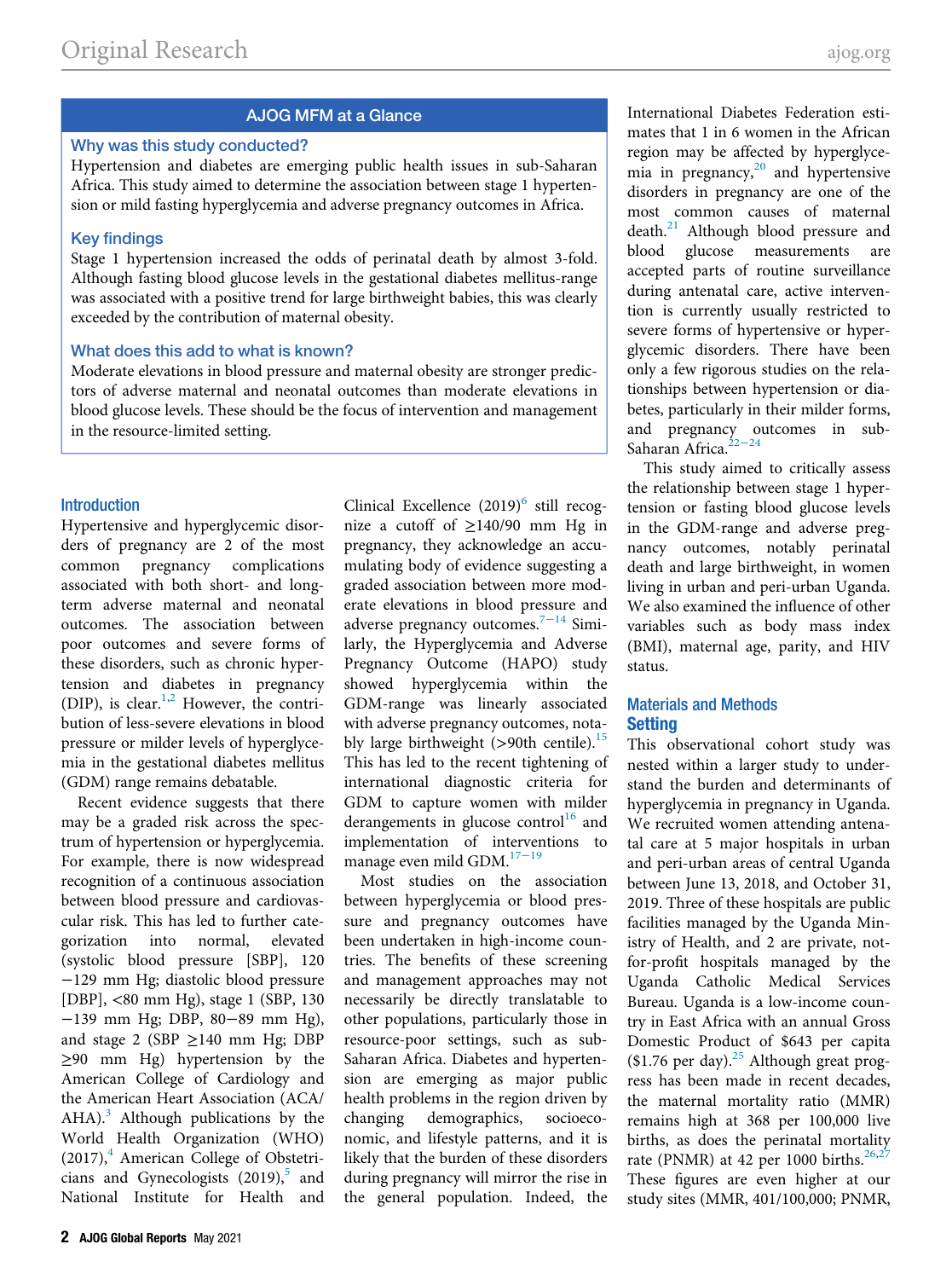67/1000; 2019 figures collated from all study sites, unpublished), presumably because of the high-risk nature of the cases referred from other centers. Similarly, although countrywide cesarean delivery rates are relatively low (11% in urban areas and 5% in rural areas), $27$ the rate in equivalent regional referral hospitals can be above  $30\%$ <sup>[28](#page-7-16)</sup>

## **Participants**

Pregnant women were eligible to participate if they were 18 years or older (age of consent) and between 24 and 28 weeks of gestation based on the date of last menstrual period or the earliest obstetrical ultrasound scan when available. Women were excluded if they met 1 or more of the following exclusion criteria: less than 18 years of age, multiple pregnancy, significant medical comorbidity (such as heart failure, renal disease, severe anemia), a known diagnosis of diabetes, inability to provide informed consent, or plans to deliver at a nonstudy facility. Women were approached in the antenatal clinic by the research team and screened for the inclusion and exclusion criteria. Women with stage 2 hypertension  $(\geq$ 140/90 mm Hg) or overt hyperglycemia in the DIP-range (fasting blood glucose level of ≥7.0 mmol/L based on the International Association of the Diabetes and Pregnancy Study Groups (IADPSG) and WHO criteria<sup>29</sup>) were referred for management by the local obstetrical team, and were excluded from subsequent analyses. Women with stage 1 hypertension (SBP, 130−139 mm Hg; DBP, 80−89 mm Hg) or hyperglycemia in the GDM-range (fasting venous blood glucose level of 5.1−6.9 mmol/L based on the IADPSG and WHO criteria<sup>29</sup>) were given advice and managed by the local clinical team and were included in the analyses.

At recruitment, standardized questionnaires were used to collect data about the socio-demographic background, medical (including HIV status), and reproductive history (parity, gravidity, and complications in previous pregnancies). Weight and height were measured by trained study field workers using

calibrated Seca scales and stadiometers. After 30 minutes of rest, 3 seated blood pressure measurements, with 5 minutes rest between readings, were collected on the right arm using portable sphygmomanometers (OMRON-Healthcare-Co HEM-7211-E-Model-M6, Kyoto, Japan). Women were asked to fast overnight for at least 8 hours before a fasting venous blood glucose level was determined. Samples were analyzed centrally at the Medical Research Council/Uganda Virus Research Institute and London School of Hygiene and Tropical Medicine Clinical and Diagnostics Laboratory in Entebbe, Uganda, within 4 hours of collection, or stored at  $-80^{\circ}$ C for subsequent analysis.

## Collection of outcome data

Maternal and neonatal outcomes were extracted from the mothers' records at the time of delivery and recorded by midwives. These included maternal antenatal complications (hypertensive disorders of pregnancy, poly- or oligohydramnios), delivery complications (prolonged labor and ruptured uterus), mode of delivery, birthweight, and gestational age of the neonate. Hypertensive disorders of pregnancy included gestational hypertension, preeclampsia, and eclampsia. Large for gestational age was defined as a birthweight of >90th centile using the Intergrowth-21 popu-lation standards.<sup>[30](#page-7-18)</sup> Macrosomia and a low birthweight were defined as birthweights of >4 kg and <2.5 kg, respectively. Further data were recorded at the time of discharge from hospital and included neonatal complications (neonatal admission, hypoglycemia, jaundice) and neonatal death. Neonatal admission was defined as formal admission of the neonate to the special baby unit for observation or treatment beyond routine neonatal care.

# Definition of primary and secondary outcomes

The primary outcomes were perinatal death (stillbirth >24 weeks and neonatal death <28 days) and large birthweight for gestational age. Secondary outcomes were preterm birth (<37 weeks), cesarean delivery, and neonatal admission.

## Statistical analysis

The participants' baseline characteristics were summarized using means, medians, standard deviations, and interquartile ranges for continuous variables where applicable. The categorical data were summarized using numbers and proportions. The sample size was calculated for the wider study and determined by an estimation of the prevalence of hyperglycemia in pregnancy in the population. The sample size was, therefore, not calculated on the basis of these perinatal outcomes. A multivariable logistic regression analysis was used to investigate the effect of stage 1 hypertension (SBP, 130−139 mm Hg; DBP, 80−89 mm Hg based on ACA/ AHA criteria<sup>3</sup>) and hyperglycemia in the GDM-range (fasting venous blood glucose level, 5.1−6.9 mmol/L based on the IADPSG and WHO criteria<sup>[29](#page-7-17)</sup>) on each of the primary and secondary outcomes. Confounding variables were identified by univariate analysis or widespread acceptance of their potential confounding effect. These included midgestational BMI, maternal height, maternal age, parity, HIV status, previous macrosomia, and study site. An additional exploratory analysis was undertaken to explore if our variables of interest operated in a synergistic manner with another common risk factor, obesity. Adjustments were made for the same confounding variables as the primary analysis. Results from the final adjusted models are presented as odds ratios (OR) and their 95% confidence intervals (CIs). All analyses were conducted in Stata 15.1 (College Station, TX).

## Ethical approval

This research project was approved by the research and ethics committee of the Uganda Virus Research Institute (approval GC/127/19/04/625) and the Uganda National Council for Science and Technology (approval HS2340). All participating women gave informed consent, indicated either with a signature or thumbprint. A minimal compensation was provided for the participants' time and travel.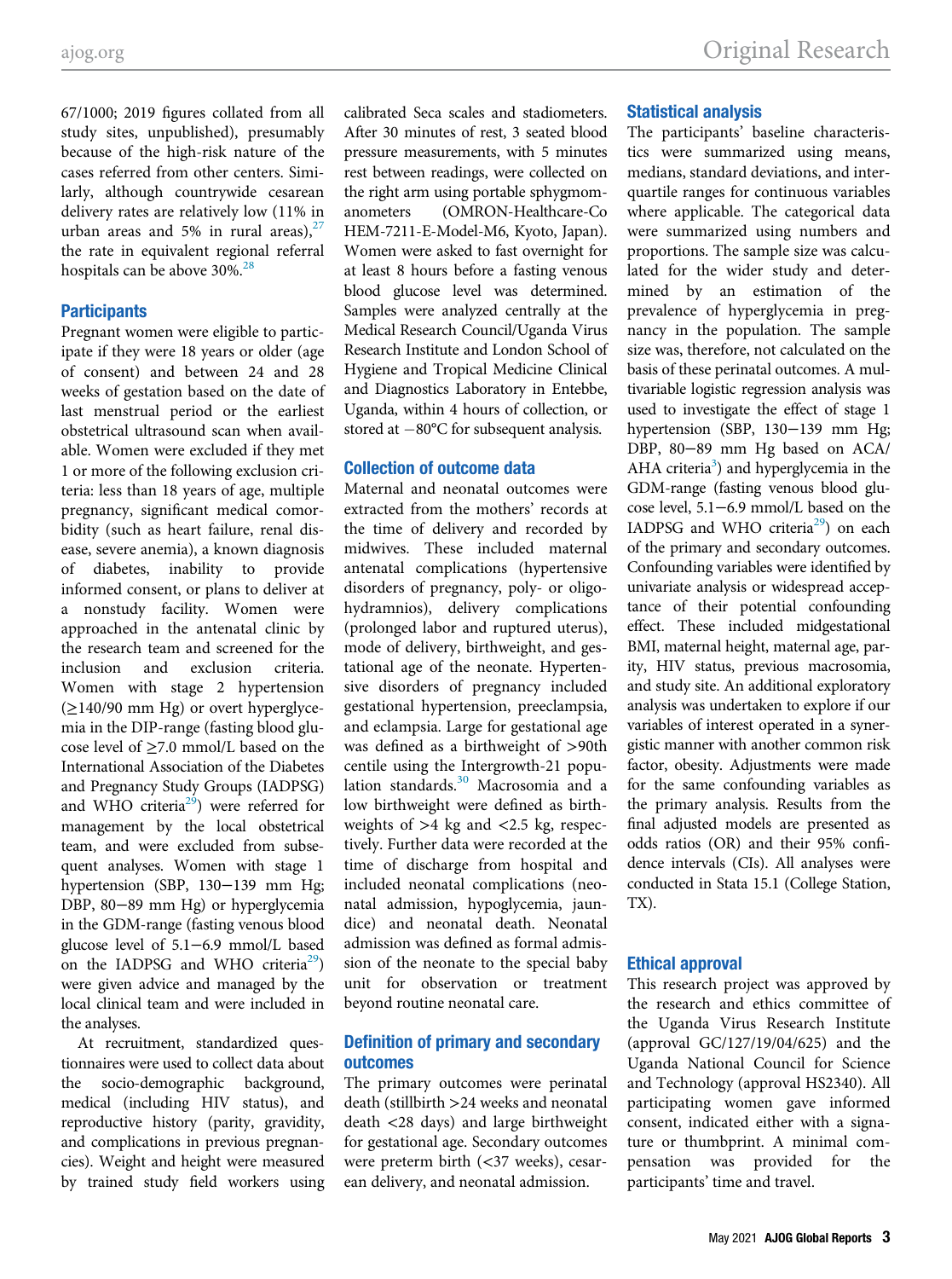#### <span id="page-3-0"></span>**FIGURE** Flow chart of participant enrollment throughout the study



Milln. Moderate elevations in blood pressure or glucose and adverse pregnancy outcomes in Uganda. Am J Obstet Gynecol Glob Rep 2021.

# **Results Participants**

<span id="page-3-1"></span>This study enrolled 3852 participants. Of these, 2857 participants were included in the analysis. A total of 66 participants were excluded from analysis because of confirmed stage 2 hypertension (≥140/ 90 mm Hg) or overt hyperglycemia in the DIP-range (fasting blood glucose level of  $\geq$ 7.0 mmol/L). The remainder of the participants (n=929) were excluded because they had incomplete laboratory and/or outcome data [\(Figure\)](#page-3-0). Those excluded with incomplete data had similar baseline characteristics as those included in the final analysis.

# Maternal characteristics

The characteristics of the participants are displayed in [Table 1.](#page-3-1) All women in the study were of black ethnicity. The mean age of the participants was 26.9 years. There were 200 women with stage 1 hypertension (SBP, 130−139 mm Hg; DBP, 80−89 mm Hg) and 187 women with hyperglycemia in the GDM-range (fasting venous blood glucose level of 5.1 −6.9 mmol/L); of these, 23 women had both. The mean maternal BMI was 27.7 kg/m<sup>2</sup>; 1087 (38.1%) women were overweight and 802 (28.1%) were obese. Nearly one-third of women were primigravid (905; 31.4%), 768 (26.9%) had 1 child, and 1184 (41.5%) had more than 1 child.

# Maternal and neonatal outcomes

The maternal and neonatal outcomes are displayed in [Table 2](#page-4-0). One maternal

death was recorded. A total of 3.7% of the participants subsequently developed hypertensive disorders of pregnancies, whereas 1.4% either had polyhydramnios or oligohydramnios. Almost onethird of the deliveries were by cesarean delivery, of which approximately threequarters (73.2%) were recorded as "Emergency" procedures and 26.8% recorded as "Elective."

There were 74 perinatal deaths, equating to a perinatal mortality rate of 26 per 1000 births. The mean birthweight of the neonates was 3275.8 g, of which 574 (22.2%) were large for gestational age on the basis of the Intergrowth-21 population standards. Preterm birth (<37 weeks) was recorded in 355 (12.6%) of the deliveries. Of the live deliveries, 321 (11.5%) were admitted to the neonatal unit with a median length of stay of 2 days. Neonatal hypoglycemia and jaundice were recorded in 0.4% and 1.7% of the cases, respectively.

| <b>TABLE 1</b><br><b>Characteristics of study participants</b>                                                                                    |                           |
|---------------------------------------------------------------------------------------------------------------------------------------------------|---------------------------|
| Demographics                                                                                                                                      | All participants (n=2857) |
| Study site, %                                                                                                                                     |                           |
| Public                                                                                                                                            | 52.9                      |
| Private                                                                                                                                           | 47.1                      |
| Age (y), mean $\pm$ SD                                                                                                                            | $26.9 + 5.5$              |
| Midgestation BMI, mean±SD                                                                                                                         | $27.7 + 6.72$             |
| Overweight $(25-30 \text{ kg/m}^2)$ , (n/N) %                                                                                                     | $(1087/2854)$ 38.1        |
| Obese > 30 kg/m <sup>2</sup> , (n/N) %                                                                                                            | $(801/2854)$ 28.1         |
| Maternal height (cm), mean $\pm$ SD                                                                                                               | $158.7 + 6.11$            |
| Stage 1 hypertension, (n/N) %                                                                                                                     | (200/2857) 7.00           |
| SBP 130-139 mm Hq                                                                                                                                 |                           |
| DBP 80-89 mm Hq                                                                                                                                   |                           |
| Hyperglycemia in GDM-range, (n/N) %                                                                                                               | $(187/2857)$ 6.55         |
| Fasting glucose 5.1-6.9 mmol/L                                                                                                                    |                           |
| Previous macrosomia, (n/N) %                                                                                                                      | $(236/2716)$ 8.69         |
| Parity, (n/N) %                                                                                                                                   |                           |
| <b>Nulliparous</b>                                                                                                                                | $(905/2857)$ 31.4         |
| HIV status, $(n/N)$ %                                                                                                                             |                           |
| Positive                                                                                                                                          | $(89/2857)$ 3.1           |
| BMI, body mass index; DBP, diastolic blood pressure; GDM, gestational diabetes mellitus; SBP, systolic blood pressure; SD,<br>standard deviation. |                           |

Milln. Moderate elevations in blood pressure or glucose and adverse pregnancy outcomes in Uganda. Am J Obstet Gynecol Glob Rep 2021.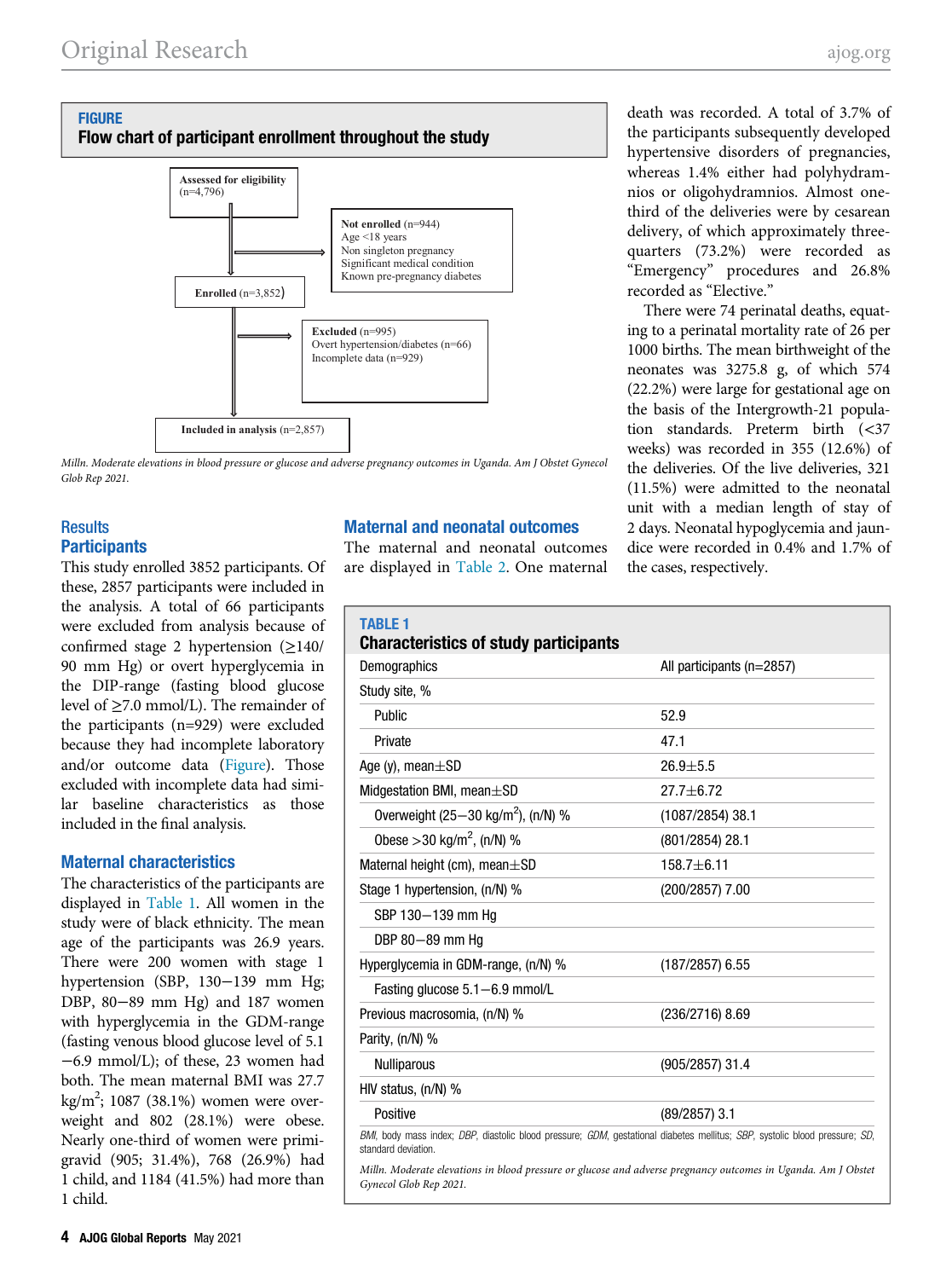<span id="page-4-0"></span>TABLE 2

# delivery (aOR, 2.75; 95% CI, 2.17−3.48), and neonatal admission (aOR, 1.63; 95% CI, 1.16−2.30). Other factors that were associated with adverse pregnancy outcomes included a self-reported history of macrosomia, which increased the odds of large birthweight neonates (aOR, 2.46; 95% CI, 1.84−3.27), and parity as a predictor of perinatal death (aOR, 1.30; 95% CI, 1.06−1.59).

# Combination of obesity with either stage 1 hypertension or hyperglycemia in the gestational diabetes-range

Results of this exploratory analysis are displayed in [Table 4](#page-5-1). Obesity in combination with hyperglycemia in the GDM-range appeared to increase the odds of having large birthweight for gestational age neonates, cesarean delivery, and neonatal admission. Obesity in combination with stage 1 hypertension seemed to increase the odds of perinatal death, but not preterm birth.

# Comment Principal findings

Our study showed an association between stage 1 hypertension and perinatal death and adds to the growing body of evidence demonstrating an association with preterm birth. Furthermore, we demonstrated that obesity was more closely associated with large birthweight neonates, cesarean delivery, and neonatal admission than hyperglycemia in the GDM-range. This study assessed the effects of less-severe elevations in hypertension and hyperglycemia on pregnancy in Africa.

# Results in the context of other observations

In our study, the strength of the association between stage 1 hypertension and perinatal death was particularly strong. We also reported a positive trend with preterm birth, although this was not statistically significant. These findings are in accord with the well-documented physiological association between blood pressure, preeclampsia, placental underperfusion, intrauterine growth restriction, preterm delivery, and perinatal death.<sup>[31](#page-7-19)</sup> Many previous studies reported

| Category                                                                                                                                  | (Proportion) %    |
|-------------------------------------------------------------------------------------------------------------------------------------------|-------------------|
| Maternal outcomes                                                                                                                         |                   |
| Maternal death                                                                                                                            | $(1/2857)$ 0.03   |
| Antepartum complications                                                                                                                  |                   |
| Hypertensive disorder                                                                                                                     | $(105/2857)$ 3.7  |
| Poly- or oligohydramnios                                                                                                                  | $(41/2857)$ 1.4   |
| Cesarean delivery                                                                                                                         | (827/2814) 29.4   |
| Maternal delivery complications                                                                                                           |                   |
| Prolonged labor                                                                                                                           | $(182/2857)$ 6.4  |
| Ruptured uterus                                                                                                                           | $(5/2857)$ 0.2    |
| Neonatal outcomes                                                                                                                         |                   |
| Perinatal mortality                                                                                                                       | $(74/2857)$ 2.6   |
| Stillbirth $(>24$ wk)                                                                                                                     | $(43/2857)$ 1.5   |
| Neonatal death $(<$ 28 d)                                                                                                                 | $(31/2814)$ 1.1   |
| Mean birthweight (g), mean $\pm$ SD                                                                                                       | $3275.8 + 546$    |
| $LGA (>90th$ centile)                                                                                                                     | $(574/2706)$ 22.2 |
| Macrosomia (>4 kg)                                                                                                                        | $(236/2716)$ 8.7  |
| SGA (<10th centile)                                                                                                                       | $(252/2706)$ 9.3  |
| Low birthweight $(<2.5$ kg)                                                                                                               | $(226/2716)$ 8.3  |
| Mean GA at delivery (wk), mean $\pm$ SD                                                                                                   | $38.7 + 1.8$      |
| Very Preterm birth (<34 wk)                                                                                                               | $(54/2830)$ 1.9   |
| Preterm birth $(<$ 37 wk)                                                                                                                 | (355/2830) 12.6   |
| Neonatal admission                                                                                                                        | (321/2793) 11.5   |
| Length of stay (d), median (IQR)                                                                                                          | $2(1-4)$          |
| Neonatal complications                                                                                                                    |                   |
| Hypoglycemia                                                                                                                              | $(12/2782)$ 0.4   |
| Jaundice                                                                                                                                  | $(47/2824)$ 1.7   |
| GA, gestational age; IQR, interquartile range; LGA, large for gestational age; SGA, small for gestational age; SD, standard<br>deviation. |                   |

Maternal and neonatal delivery outcomes of participants

Milln. Moderate elevations in blood pressure or glucose and adverse pregnancy outcomes in Uganda. Am J Obstet Gynecol Glob Rep 2021.

# Associations with primary and secondary outcomes

Results of the multivariate analysis are displayed in [Table 3.](#page-5-0) Of the 2 variables, stage 1 hypertension (adjusted OR [aOR], 2.68; 95% CI, 1.36−5.29), but not hyperglycemia in the GDM-range (aOR, 0.74; 95% CI, 0.26−2.07), was associated with an increased risk of perinatal death. Neither elevations in blood pressure nor fasting blood glucose levels were significantly associated with an increased risk of having large for

gestational age babies. Among the secondary outcomes, elevated fasting blood glucose levels (aOR, 1.65; 95% CI, 1.20 −2.27), but not blood pressure (aOR, 0.87; 95% CI, 0.62−1.30), was associated with an increased likelihood of cesarean delivery. Interestingly, it was maternal obesity (independent of hyperglycemia and increased blood pressure) that affected a number of the outcomes, increasing the risk of having large for gestational age babies (aOR, 2.30; 95% CI, 1.74−3.02), cesarean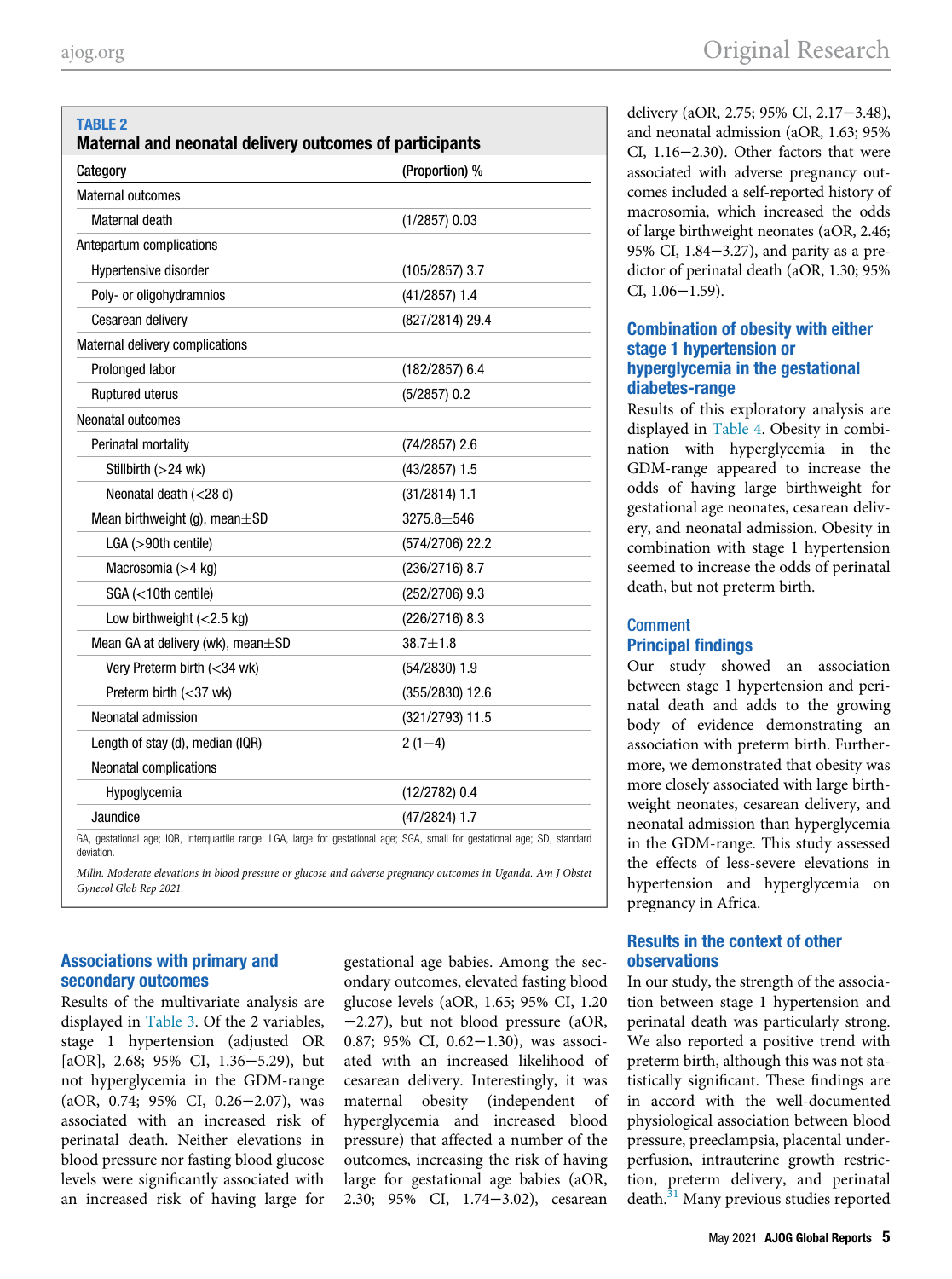# <span id="page-5-0"></span>TABLE 3

Adjusted odds ratios for associations between moderately elevated bloods glucose and blood pressure, and primary and secondary outcomes with covariates

| Variable                                                                | Perinatal death     | <b>Primary outcomes</b><br>Large for gestational age | Preterm birth       | <b>Secondary outcomes</b><br><b>Cesarean delivery</b> | Neonatal admission  |  |
|-------------------------------------------------------------------------|---------------------|------------------------------------------------------|---------------------|-------------------------------------------------------|---------------------|--|
| Stage 1 hypertension<br>SBP 130-139 mm Hq<br>DBP 80-89 mm Hq            | $2.68(1.36 - 5.29)$ | $0.78(0.53 - 1.14)$                                  | $0.87(0.62 - 1.30)$ | $1.41(0.93 - 2.14)$                                   | $0.93(0.60 - 1.44)$ |  |
| Hyperglycemia GDM-range<br>$5.1 - 6.9$ mmol/L                           | $0.74(0.26 - 2.07)$ | $1.34(0.94 - 1.90)$                                  | 1.02 (0.65-1.62)    | $1.65(1.20 - 2.27)$                                   | $1.30(0.85 - 1.97)$ |  |
| BMI 25-30 kg/m <sup>2a</sup>                                            | $0.91(0.52 - 1.60)$ | $2.01(1.57 - 2.55)$                                  | $0.97(0.75 - 1.26)$ | $1.74(1.40 - 2.15)$                                   | $1.41(1.03 - 1.94)$ |  |
| BMI > 30 kg/m <sup>2a</sup>                                             | $0.94(0.50 - 1.79)$ | $2.30(1.74 - 3.02)$                                  | $0.68(0.49 - 0.93)$ | $2.75(2.17 - 3.48)$                                   | $1.63(1.16 - 2.30)$ |  |
| Maternal height                                                         |                     | $1.03(1.01 - 1.04)$                                  |                     | $0.95(0.94 - 0.97)$                                   |                     |  |
| Maternal age                                                            | $0.95(0.90 - 1.01)$ | $0.98(0.96 - 1.01)$                                  | 1.01 (0.99-1.04)    | $1.08(1.05 - 1.10)$                                   | $1.00(0.98 - 1.03)$ |  |
| Previous macrosomia                                                     |                     | $2.46(1.84 - 3.27)$                                  |                     |                                                       |                     |  |
| Positive HIV status                                                     | $2.00(0.70 - 5.70)$ | $0.79(0.44 - 1.39)$                                  |                     |                                                       |                     |  |
| Parity                                                                  | $1.30(1.06 - 1.59)$ | $0.99(0.90 - 1.09)$                                  |                     | $0.76(0.70 - 0.82)$                                   |                     |  |
| Study site (private vs public)                                          |                     | $1.04(0.85 - 1.28)$                                  |                     |                                                       | $2.96(2.25 - 3.88)$ |  |
| <sup>a</sup> Compared with normal BMI range (18-25 kg/m <sup>2</sup> ). |                     |                                                      |                     |                                                       |                     |  |

<span id="page-5-2"></span><sup>a</sup> Compared with normal BMI range (18-25 kg/m<sup>2</sup>

BMI, body mass index; DBP, diastolic blood pressure; GDM, gestational diabetes mellitus; SBP, systolic blood pressure.

Milln. Moderate elevations in blood pressure or glucose and adverse pregnancy outcomes in Uganda. Am J Obstet Gynecol Glob Rep 2021.

#### <span id="page-5-1"></span>**TABLE 4**

#### Adjusted odds ratios for associations between obesity, in combination with either moderate elevations hyperglycemia or hypertension, and the primary and secondary outcomes

|                                              | <b>Primary outcomes</b><br>Large for |                     |                     | <b>Secondary outcomes</b> |                     |
|----------------------------------------------|--------------------------------------|---------------------|---------------------|---------------------------|---------------------|
| Variable                                     | Perinatal death                      | gestational age     | Preterm birth       | <b>Cesarean delivery</b>  | Neonatal admission  |
| Stage 1 hypertension<br>plus obesity $n=102$ | $3.23(1.41 - 7.41)$                  | $1.29(0.79 - 2.08)$ | $0.68(0.34 - 1.37)$ | $0.87(0.62 - 1.30)$       | $1.09(0.62 - 1.92)$ |
| Hyperglycemia GDM-range<br>plus obesity n=92 | $0.34(0.05 - 2.54)$                  | 1.64 (1.02-2.62)    | $1.10(0.60 - 2.01)$ | $2.56(1.65 - 3.98)$       | $1.92(1.14 - 3.21)$ |
| GDM, gestational diabetes mellitus.          |                                      |                     |                     |                           |                     |

Milln. Moderate elevations in blood pressure or glucose and adverse pregnancy outcomes in Uganda. Am J Obstet Gynecol Glob Rep 2021.

an interaction between stage 1 hypertension and the development of preeclampsia.7−[11](#page-7-6)[,32](#page-7-20) These were performed in high-income settings and at various stages of gestation. In our study, we did not consider hypertensive disorders as a primary or secondary outcome because of the difficulties in the standardization of the diagnosis across the sites. We instead focused on more easily defined outcomes, namely perinatal death and preterm birth, which are sufficiently prevalent in our setting to warrant analysis. Other studies have demonstrated

associations between stage 1 hyperten-sion and preterm birth.<sup>7–9[,11](#page-7-21)[,32](#page-7-20)</sup> Many of these include "indicated preterm birth," which we presume includes induction of labor or cesarean delivery owing to preeclampsia. These interventions may be less readily available in our own setting, which may in turn contribute to the high perinatal mortality rates in line with previous reports. $^{21,33}$  $^{21,33}$  $^{21,33}$  Our finding that three-quarters of cesarean deliveries were coded as "Emergency" supports this hypothesis. Only 1 other study has reported on perinatal mortality,

demonstrating a positive trend, although this was not statistically significant. $11$ 

There was a trend of a positive association between moderate elevations in fasting blood glucose levels and large birthweight neonates. However, this did not reach the threshold for statistical significance. Indeed, elevations in fasting blood glucose levels were also associated with increased rates of cesarean delivery, presumably because of the "large babies," although we did not have data on the indication for cesarean delivery.  $34,35$  $34,35$  $34,35$  The association between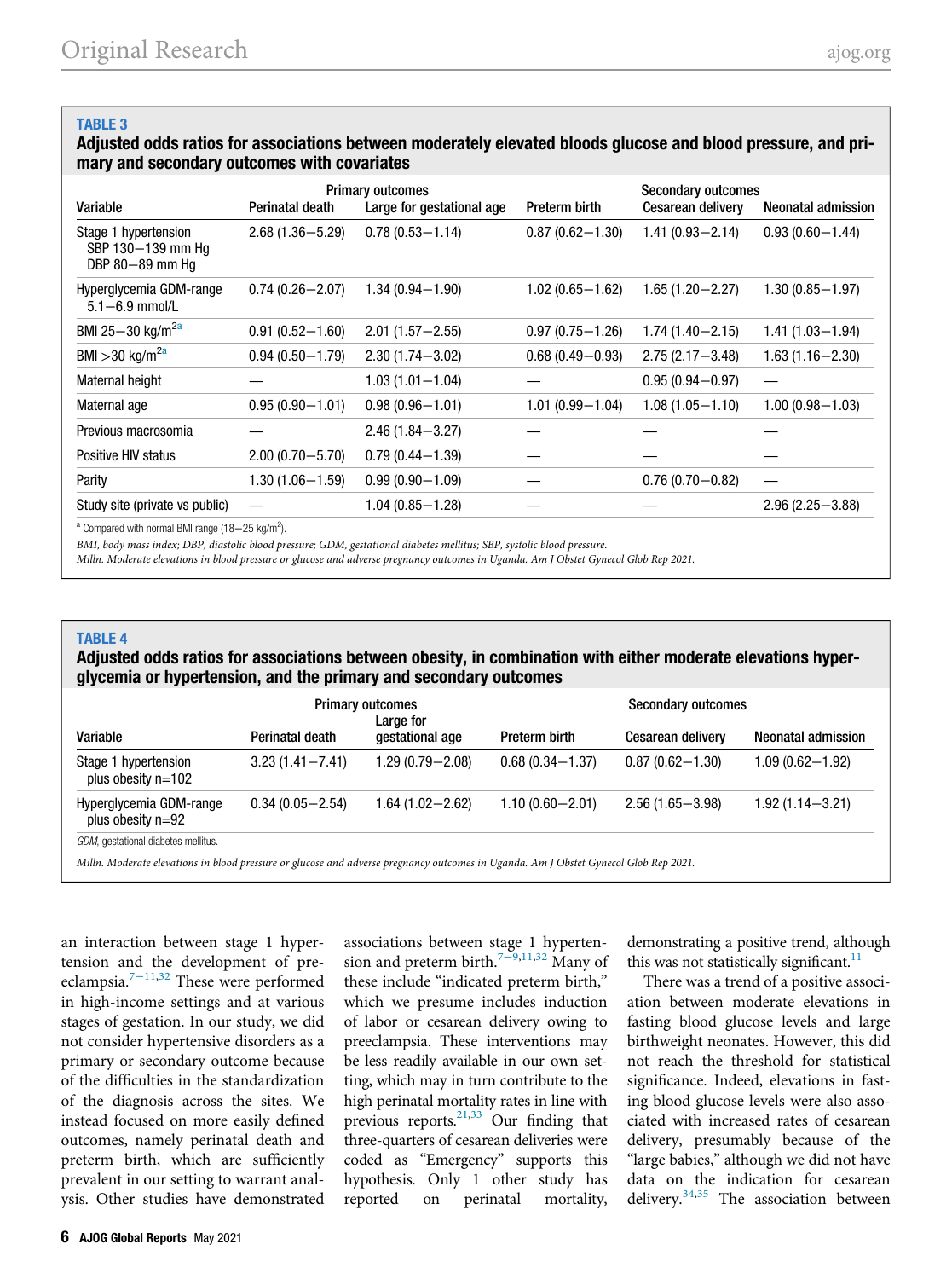[ajog.org](http://www.ajog.org) Original Research

fasting blood glucose levels in the GDM-range and large birthweight is in accord with the large, multinational HAPO study, which described a clear linear association between glycaemia and the risk for large birthweight neo-nates.<sup>[16](#page-7-8)</sup> Similarly, consistent with the HAPO study, we found a strong relationship between obesity and large birthweight neonates, independent of the level of glycaemia. $36$  In the HAPO study, 78% of large birthweight infants were born to mothers with normal glucose tolerance levels, $34$  whereas in our study, nearly 90% of large birthweight infants were from normoglycemic mothers. Although there are only a few studies that have explored the associations between hyperglycemia and birthweight in Africa, $24$  those that do exist also point toward BMI as a more reliable predictor of large for gestational age neonates than glycaemia.<sup>[22](#page-7-12),[37](#page-7-27)[,38](#page-7-28)</sup>

Although our study cohort was not large enough to rigorously examine the impact of multiple risk factors on the pregnancy outcomes, our exploratory analysis suggests that coexistence of our main variables of interest with other common risk factors (such as obesity) may confer additional risks. This will need confirmation in future studies.

### Clinical and research implications

This study adds to an emerging body of evidence that suggest that moderate elevations in blood pressure, below the referral threshold recommended by the WHO (blood pressure of >140/90 mm Hg), confer a significant risk for adverse perinatal outcomes. Further research is needed to understand if early identification and management of this group would be effective in reducing poor pregnancy outcomes. Furthermore, it is unclear whether such interventions would be cost-effective in areas where resources are limited, and management of overt hypertension is already lacking. One study reported that the use of aspirin can reduce the risk of preeclampsia in women with stage 1 hypertension, but this involved a secondary analysis of data from a study performed almost 3 decades ago in a very different setting.<sup>9</sup> The clear association with perinatal death in the absence of a

significant association with preterm birth also warrants further investigation. Indeed, a multicenter trial is already underway to assess whether planned preterm delivery (34−37 weeks' gestation), compared with expectant management, can reduce adverse pregnancy outcomes in mothers with preeclampsia.<sup>[39](#page-7-30)</sup> These types of studies will help to inform wider strategies to reduce the unacceptably high rates of stillbirths and neonatal death in this setting, an area finally attracting much needed attention.<sup>[40](#page-8-0)</sup>

Our finding that obesity is a stronger predictor of large birthweight neonates and cesarean delivery than moderate elevations in hyperglycemia, underscores the contribution of other (nonglucose) physiological determinants of fetal growth. The finding that mothers' self-report of previous macrosomia also predicted large birthweight neonates, as in other settings,  $41,42$  $41,42$  suggests a clustering of risk. The identification of parameters such as obesity and a history of macrosomia provides the potential for cost-effective screening and/or intervention opportunities, particularly in settings were resources are limited and the measurement of blood glucose levels is not currently feasible.

#### Strengths and limitations

To our knowledge, this is the largest prospective study to critically investigate the associations between moderate elevations in blood pressure or blood glucose and pregnancy outcomes in Africa. We used standardized international definitions (stage 1 hypertension, $3$  and fasting hyperglycemia in the GDM-range<sup>29[,43](#page-8-2)</sup>) to aid in our comparison with wider literature. We made efforts to ensure that it was as representative as possible by recruiting from both public and private facilities. We made use of a rigid study protocol to collect detailed data, utilized a high-quality central laboratory for sample analyses, and employed up-to-date diagnostic criteria.

In our study, women with moderate elevations in fasting blood glucose levels and who were therefore diagnosed with GDM, were managed by their clinicians rather than through a study protocol; the intensity of treatment was therefore likely to be variable and not under study control, which may have influenced the outcomes. However, women with moderate elevations in blood pressure were not referred for further management, as per national guidance. For some outcomes (such as preeclampsia and polyand oligohydramnios), we relied on healthcare records rather than active investigation by the study team. We did not have data regarding previous operative deliveries and could therefore not determine whether it was a primary cesarean delivery or not, as in the HAPO study.[15](#page-7-7) Although serial blood pressure recordings were taken throughout the antenatal period, we concluded that the heterogeneity of conditions and devices used was not conducive of reliable results. The loss to follow-up owing to women delivering elsewhere may have introduced bias in the outcomes reported, although the baseline characteristics of those included and excluded in the analysis were similar. The study was performed in urban and peri-urban central Uganda, where women regularly attend antenatal clinics. This may reduce the generalizability to rural populations or tertiary referral hospitals with more selected specialist cases. This is highlighted by the relatively low MMR and perinatal mortality rate in our study than the overall referral hospital figures and those of other regions in the country.

### **Conclusion**

Our study in Uganda indicates that subtle elevations in blood pressure, and to a lesser extent blood glucose levels, during pregnancy increase the risk for adverse outcomes in the mother and offspring. These data also highlight the importance of obesity as an independent driver of these risks. Simple and costeffective interventions to screen and manage these risk factors, particularly obesity and blood pressure, might lead to significant reductions in adverse outcomes in this population. &

#### ACKNOWLEDGMENTS

We thank Dr Kate Wiles and Dr Jane Hirst for their expert and invaluable contribution to the development of the manuscript.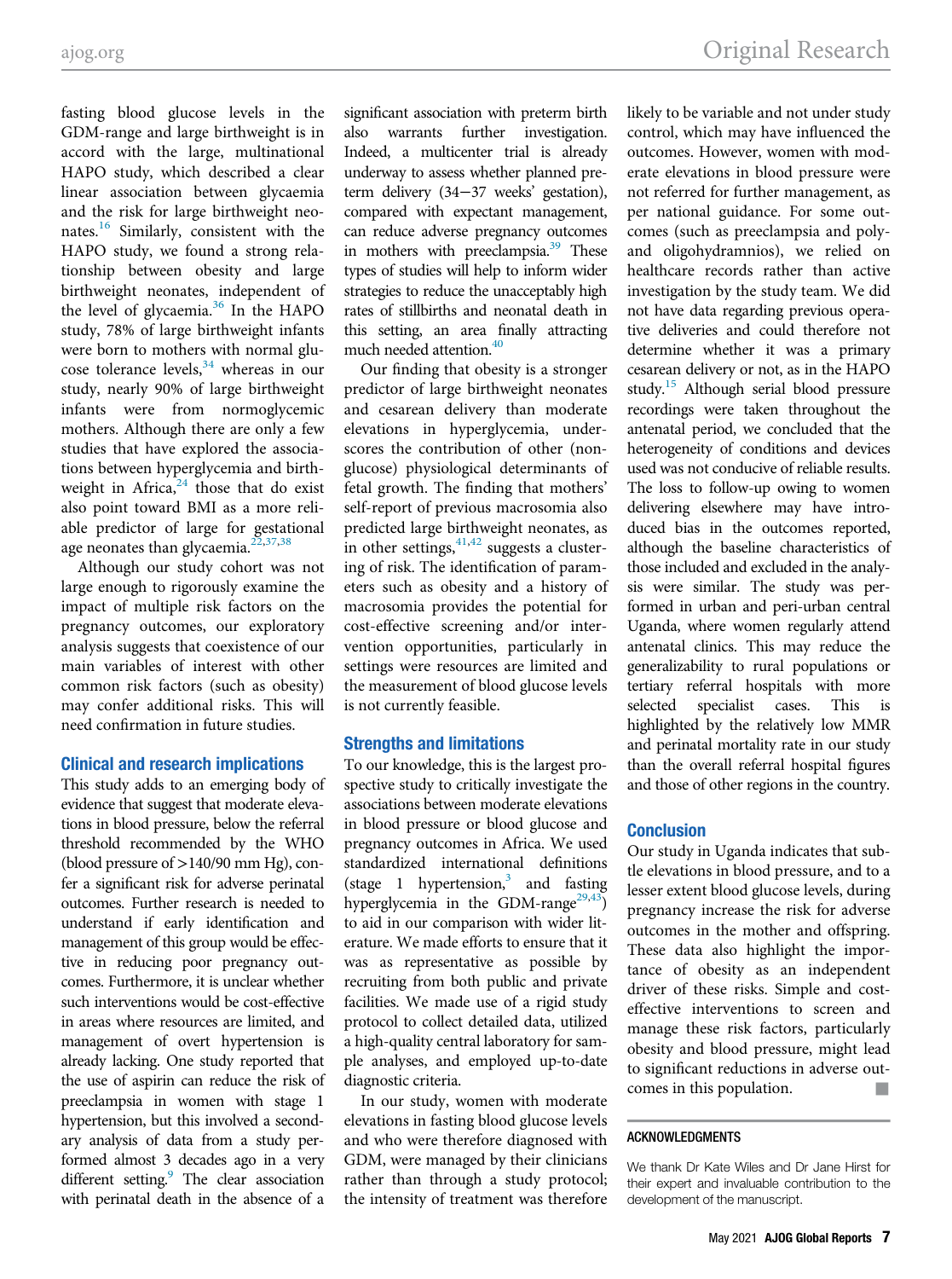#### <span id="page-7-14"></span>**REFERENCES**

<span id="page-7-0"></span>1. [Bramham K, Parnell B, Nelson-Piercy C,](http://refhub.elsevier.com/S2666-5778(21)00005-8/sbref0001) [Seed PT, Poston L, Chappell LC. Chronic](http://refhub.elsevier.com/S2666-5778(21)00005-8/sbref0001) [hypertension and pregnancy outcomes: sys](http://refhub.elsevier.com/S2666-5778(21)00005-8/sbref0001)[tematic review and meta-analysis. BMJ](http://refhub.elsevier.com/S2666-5778(21)00005-8/sbref0001) [2014;348:g2301.](http://refhub.elsevier.com/S2666-5778(21)00005-8/sbref0001)

<span id="page-7-15"></span><span id="page-7-1"></span>2. [Farrell T, Neale L, Cundy T. Congenital](http://refhub.elsevier.com/S2666-5778(21)00005-8/sbref0002) [anomalies in the offspring of women With Type](http://refhub.elsevier.com/S2666-5778(21)00005-8/sbref0002) [1, Type 2 and gestational diabetes. Diabet Med](http://refhub.elsevier.com/S2666-5778(21)00005-8/sbref0002) [2002;19:322](http://refhub.elsevier.com/S2666-5778(21)00005-8/sbref0002)–6.

<span id="page-7-16"></span><span id="page-7-7"></span><span id="page-7-2"></span>3. [Whelton PK, Carey RM, Aronow WS, et al.](http://refhub.elsevier.com/S2666-5778(21)00005-8/sbref0003) [2017 ACC/AHA/AAPA/ABC/ACPM/AGS/APhA/](http://refhub.elsevier.com/S2666-5778(21)00005-8/sbref0003) [ASH/ASPC/NMA/PCNA guideline for the pre](http://refhub.elsevier.com/S2666-5778(21)00005-8/sbref0003)[vention, detection, evaluation, and management](http://refhub.elsevier.com/S2666-5778(21)00005-8/sbref0003) [of high blood pressure in adults: A report of the](http://refhub.elsevier.com/S2666-5778(21)00005-8/sbref0003) [American College of Cardiology/American Heart](http://refhub.elsevier.com/S2666-5778(21)00005-8/sbref0003) [Association Task Force on Clinical Practice](http://refhub.elsevier.com/S2666-5778(21)00005-8/sbref0003) [guidelines. Hypertension 2018;71:e13](http://refhub.elsevier.com/S2666-5778(21)00005-8/sbref0003)–115.

<span id="page-7-17"></span><span id="page-7-9"></span><span id="page-7-8"></span><span id="page-7-3"></span>4. World Health Organization. United Nations International Children's Emergency Fund, United Nations Population Fund. Managing complications in pregnancy and childbirth: a guide for midwives and doctors.2nd ed Available at: [https://www.who.int/maternal\\_child\\_a](https://www.who.int/maternal_child_adolescent/documents/managing-complications-pregnancy-childbirth/en/)[dolescent/documents/managing-complica](https://www.who.int/maternal_child_adolescent/documents/managing-complications-pregnancy-childbirth/en/)[tions-pregnancy-childbirth/en/](https://www.who.int/maternal_child_adolescent/documents/managing-complications-pregnancy-childbirth/en/). Accessed January 28, 2021.

<span id="page-7-19"></span><span id="page-7-18"></span><span id="page-7-4"></span>5. [American College of Obstetricians and](http://refhub.elsevier.com/S2666-5778(21)00005-8/sbref0005) Gynecologists' [Committee on Practice Bulletins](http://refhub.elsevier.com/S2666-5778(21)00005-8/sbref0005) —[Obstetrics. ACOG Practice Bulletin No. 203:](http://refhub.elsevier.com/S2666-5778(21)00005-8/sbref0005) [chronic hypertension in pregnancy. Obstet](http://refhub.elsevier.com/S2666-5778(21)00005-8/sbref0005) [Gynecol 2019;133:e26](http://refhub.elsevier.com/S2666-5778(21)00005-8/sbref0005)–50.

<span id="page-7-20"></span><span id="page-7-5"></span>6. National Institute for Health and Care Excellence. Hypertension in pregnancy: diagnosis and management. Available at: [www.nice.org.](http://www.nice.org.uk/guidance/ng133) [uk/guidance/ng133](http://www.nice.org.uk/guidance/ng133). Accessed January 28, 2021.

<span id="page-7-22"></span><span id="page-7-10"></span><span id="page-7-6"></span>7. [Hauspurg A, Parry S, Mercer BM, et al.](http://refhub.elsevier.com/S2666-5778(21)00005-8/sbref0007) [Blood pressure trajectory and category and risk](http://refhub.elsevier.com/S2666-5778(21)00005-8/sbref0007) [of hypertensive disorders of pregnancy in nullip](http://refhub.elsevier.com/S2666-5778(21)00005-8/sbref0007)[arous women. Am J Obstet Gynecol 2019;221.](http://refhub.elsevier.com/S2666-5778(21)00005-8/sbref0007) [277.e1](http://refhub.elsevier.com/S2666-5778(21)00005-8/sbref0007)−8.

<span id="page-7-23"></span><span id="page-7-11"></span>8. [Reddy M, Rolnik DL, Harris K, et al. Chal](http://refhub.elsevier.com/S2666-5778(21)00005-8/sbref0008)lenging the defi[nition of hypertension in preg](http://refhub.elsevier.com/S2666-5778(21)00005-8/sbref0008)[nancy: a retrospective cohort study. Am J](http://refhub.elsevier.com/S2666-5778(21)00005-8/sbref0008) [Obstet Gynecol 2020;222. 606.e1](http://refhub.elsevier.com/S2666-5778(21)00005-8/sbref0008)−21.

<span id="page-7-29"></span><span id="page-7-24"></span><span id="page-7-12"></span>9. [Sutton EF, Hauspurg A, Caritis SN, Powers](http://refhub.elsevier.com/S2666-5778(21)00005-8/sbref0009) [RW, Catov JM. Maternal outcomes associated](http://refhub.elsevier.com/S2666-5778(21)00005-8/sbref0009) [With lower range Stage 1 hypertension. Obstet](http://refhub.elsevier.com/S2666-5778(21)00005-8/sbref0009) [Gynecol 2018;132:843](http://refhub.elsevier.com/S2666-5778(21)00005-8/sbref0009)–9.

<span id="page-7-25"></span>10. [Sutton EF, Rogan SC, Lopa S, Sharbaugh](http://refhub.elsevier.com/S2666-5778(21)00005-8/sbref0010) [D, Muldoon MF, Catov JM. Early pregnancy](http://refhub.elsevier.com/S2666-5778(21)00005-8/sbref0010) [blood pressure elevations and risk for maternal](http://refhub.elsevier.com/S2666-5778(21)00005-8/sbref0010) [and neonatal morbidity. Obstet Gynecol](http://refhub.elsevier.com/S2666-5778(21)00005-8/sbref0010) [2020;136:129](http://refhub.elsevier.com/S2666-5778(21)00005-8/sbref0010)–39.

<span id="page-7-28"></span><span id="page-7-27"></span><span id="page-7-26"></span><span id="page-7-21"></span>11. [Greenberg VR, Silasi M, Lundsberg LS,](http://refhub.elsevier.com/S2666-5778(21)00005-8/sbref0011) [et al. Perinatal outcomes in women with ele](http://refhub.elsevier.com/S2666-5778(21)00005-8/sbref0011)[vated blood pressure and stage 1 hyperten](http://refhub.elsevier.com/S2666-5778(21)00005-8/sbref0011)[sion. Am J Obstet Gynecol 2020. \[E-pub ahead](http://refhub.elsevier.com/S2666-5778(21)00005-8/sbref0011) [of print\].](http://refhub.elsevier.com/S2666-5778(21)00005-8/sbref0011)

<span id="page-7-30"></span><span id="page-7-13"></span>12. [Udenze IC, Arikawe AP, Makwe CC, Olo](http://refhub.elsevier.com/S2666-5778(21)00005-8/sbref0012)[woselu OF. A prospective cohort study on the](http://refhub.elsevier.com/S2666-5778(21)00005-8/sbref0012) [clinical utility of second trimester mean arterial](http://refhub.elsevier.com/S2666-5778(21)00005-8/sbref0012) [blood pressure in the prediction of late-onset](http://refhub.elsevier.com/S2666-5778(21)00005-8/sbref0012) [preeclampsia among Nigerian women. Niger J](http://refhub.elsevier.com/S2666-5778(21)00005-8/sbref0012) [Clin Pract 2017;20:741](http://refhub.elsevier.com/S2666-5778(21)00005-8/sbref0012)–5.

13. [Cnossen JS, Vollebregt KC, de Vrieze N,](http://refhub.elsevier.com/S2666-5778(21)00005-8/sbref0013) [et al. Accuracy of mean arterial pressure and](http://refhub.elsevier.com/S2666-5778(21)00005-8/sbref0013) [blood pressure measurements in predicting](http://refhub.elsevier.com/S2666-5778(21)00005-8/sbref0013) [pre-eclampsia: systematic review and meta](http://refhub.elsevier.com/S2666-5778(21)00005-8/sbref0013)[analysis. BMJ 2008;336:1117](http://refhub.elsevier.com/S2666-5778(21)00005-8/sbref0013)–20.

14. [Noori M, Donald AE, Angelakopoulou A,](http://refhub.elsevier.com/S2666-5778(21)00005-8/sbref0014) [Hingorani AD, Williams DJ. Prospective study](http://refhub.elsevier.com/S2666-5778(21)00005-8/sbref0014) [of placental angiogenic factors and maternal](http://refhub.elsevier.com/S2666-5778(21)00005-8/sbref0014) [vascular function Before and After preeclamp](http://refhub.elsevier.com/S2666-5778(21)00005-8/sbref0014)[sia and gestational hypertension. Circulation](http://refhub.elsevier.com/S2666-5778(21)00005-8/sbref0014) [2010;122:478](http://refhub.elsevier.com/S2666-5778(21)00005-8/sbref0014)–87.

15. [HAPO Study Cooperative Research](http://refhub.elsevier.com/S2666-5778(21)00005-8/sbref0015) [GroupMetzger BE, Lowe LP, et al. Hyperglyce](http://refhub.elsevier.com/S2666-5778(21)00005-8/sbref0015)[mia and adverse pregnancy outcomes. N Engl](http://refhub.elsevier.com/S2666-5778(21)00005-8/sbref0015) [J Med 2008;358:1991](http://refhub.elsevier.com/S2666-5778(21)00005-8/sbref0015)–2002.

16. [Coustan DR, Lowe LP, Metzger BE, Dyer](http://refhub.elsevier.com/S2666-5778(21)00005-8/sbref0016) [AR. International Association of Diabetes and](http://refhub.elsevier.com/S2666-5778(21)00005-8/sbref0016) [Pregnancy Study Groups. The Hyperglycemia](http://refhub.elsevier.com/S2666-5778(21)00005-8/sbref0016) [and Adverse Pregnancy Outcome \(HAPO\)](http://refhub.elsevier.com/S2666-5778(21)00005-8/sbref0016) [study: paving the way for new diagnostic crite](http://refhub.elsevier.com/S2666-5778(21)00005-8/sbref0016)[ria for gestational diabetes mellitus. Am J](http://refhub.elsevier.com/S2666-5778(21)00005-8/sbref0016) [Obstet Gynecol 2010;202. 654.e1](http://refhub.elsevier.com/S2666-5778(21)00005-8/sbref0016)−6.

**17.** Kibirige D, Milln J, Nyirenda MJ. Availability and affordability of essential medicines and diagnostic tests for diabetes mellitus and cardiovascular diseases in sub-Saharan Africa: a systematic review. Available at: [https://ssrn.](https://ssrn.com/abstract=3259477) [com/abstract=3259477.](https://ssrn.com/abstract=3259477) Accessed January 28, 2021.

18. [Crowther CA, Hiller JE, Moss JR, et al.](http://refhub.elsevier.com/S2666-5778(21)00005-8/sbref0018) [Effect of treatment of gestational diabetes melli](http://refhub.elsevier.com/S2666-5778(21)00005-8/sbref0018)[tus on pregnancy outcomes. N Engl J Med](http://refhub.elsevier.com/S2666-5778(21)00005-8/sbref0018) [2005;352:2477](http://refhub.elsevier.com/S2666-5778(21)00005-8/sbref0018)–86.

19. [Landon MB, Spong CY, Thom E, et al. A](http://refhub.elsevier.com/S2666-5778(21)00005-8/sbref0019) [multicenter, randomized trial of treatment for](http://refhub.elsevier.com/S2666-5778(21)00005-8/sbref0019) [mild gestational diabetes. N Engl J Med 2009;](http://refhub.elsevier.com/S2666-5778(21)00005-8/sbref0019) [361:1339](http://refhub.elsevier.com/S2666-5778(21)00005-8/sbref0019)–48.

20. International Diabetes Federation. IDF diabetes atlas, ninth edition 2019. Available at [https://www.diabetesatlas.org/upload/resour](https://www.diabetesatlas.org/upload/resources/material/20200302_133351_IDFATLAS9e-final-web.pdf)[ces/material/20200302\\_133351\\_IDFAT-](https://www.diabetesatlas.org/upload/resources/material/20200302_133351_IDFATLAS9e-final-web.pdf)LAS9e-fi[nal-web.pdf.](https://www.diabetesatlas.org/upload/resources/material/20200302_133351_IDFATLAS9e-final-web.pdf) Accessed January 28, 2021.

21. [von Dadelszen P, Magee LA. Preventing](http://refhub.elsevier.com/S2666-5778(21)00005-8/sbref0021) [deaths due to the hypertensive disorders of](http://refhub.elsevier.com/S2666-5778(21)00005-8/sbref0021) [pregnancy. Best Pract Res Clin Obstet Gynae](http://refhub.elsevier.com/S2666-5778(21)00005-8/sbref0021)[col 2016;36:83](http://refhub.elsevier.com/S2666-5778(21)00005-8/sbref0021)–102.

22. [Nakabuye B, Bahendeka S, Byaruhanga](http://refhub.elsevier.com/S2666-5778(21)00005-8/sbref0022) [R. Prevalence of hyperglycaemia](http://refhub.elsevier.com/S2666-5778(21)00005-8/sbref0022) first detected [during pregnancy and subsequent obstetric](http://refhub.elsevier.com/S2666-5778(21)00005-8/sbref0022) [outcomes at St. Francis Hospital Nsambya.](http://refhub.elsevier.com/S2666-5778(21)00005-8/sbref0022) [BMC Res Notes 2017;10:174.](http://refhub.elsevier.com/S2666-5778(21)00005-8/sbref0022)

23. [Macaulay S, Dunger DB, Norris SA. Gesta](http://refhub.elsevier.com/S2666-5778(21)00005-8/sbref0023)[tional diabetes mellitus in Africa: a systematic](http://refhub.elsevier.com/S2666-5778(21)00005-8/sbref0023) [review. PLoS One 2014;9:e97871.](http://refhub.elsevier.com/S2666-5778(21)00005-8/sbref0023)

24. [Natamba BK, Namara AA, Nyirenda MJ.](http://refhub.elsevier.com/S2666-5778(21)00005-8/sbref0024) [Burden, risk factors and maternal and offspring](http://refhub.elsevier.com/S2666-5778(21)00005-8/sbref0024) [outcomes of gestational diabetes mellitus](http://refhub.elsevier.com/S2666-5778(21)00005-8/sbref0024) [\(GDM\) in sub-Saharan Africa \(SSA\): a system](http://refhub.elsevier.com/S2666-5778(21)00005-8/sbref0024)[atic review and meta-analysis. BMC Pregnancy](http://refhub.elsevier.com/S2666-5778(21)00005-8/sbref0024) [Childbirth 2019;19:450.](http://refhub.elsevier.com/S2666-5778(21)00005-8/sbref0024)

25. The World Bank. GDP per capita (current US\$)—Uganda. 2019. Available at: [https://](https://data.worldbank.org/indicator/NY.GDP.PCAP.CD?locations=UG) [data.worldbank.org/indicator/NY.GDP.PCAP.](https://data.worldbank.org/indicator/NY.GDP.PCAP.CD?locations=UG) [CD?locations=UG.](https://data.worldbank.org/indicator/NY.GDP.PCAP.CD?locations=UG) Accessed January 28, 2021.

26. World Health Organization. Maternal, newborn, child and adolescent health and ageing. 2018. Available at: [https://www.who.int/data/](https://www.who.int/data/maternal-newborn-child-adolescent/maternal-and-newborn-data/maternal-and-newborn---mortality-causes-of-death/mca/maternal-and-newborn---mortality-causes-of-death) [maternal-newborn-child-adolescent/maternal](https://www.who.int/data/maternal-newborn-child-adolescent/maternal-and-newborn-data/maternal-and-newborn---mortality-causes-of-death/mca/maternal-and-newborn---mortality-causes-of-death)[and-newborn-data/maternal-and-newborn](https://www.who.int/data/maternal-newborn-child-adolescent/maternal-and-newborn-data/maternal-and-newborn---mortality-causes-of-death/mca/maternal-and-newborn---mortality-causes-of-death) [mortality-causes-of-death/mca/maternal-and](https://www.who.int/data/maternal-newborn-child-adolescent/maternal-and-newborn-data/maternal-and-newborn---mortality-causes-of-death/mca/maternal-and-newborn---mortality-causes-of-death)newborn—[mortality-causes-of-death](https://www.who.int/data/maternal-newborn-child-adolescent/maternal-and-newborn-data/maternal-and-newborn---mortality-causes-of-death/mca/maternal-and-newborn---mortality-causes-of-death). Accessed January 28, 2021.

27. Demographic and Health Surveys. Uganda DHS, 2016 − final report. Available at: [https://](https://www.dhsprogram.com/publications/publication-fr333-dhs-final-reports.cfm) [www.dhsprogram.com/publications/publica](https://www.dhsprogram.com/publications/publication-fr333-dhs-final-reports.cfm)tion-fr333-dhs-fi[nal-reports.cfm.](https://www.dhsprogram.com/publications/publication-fr333-dhs-final-reports.cfm) Accessed January 28, 2021.

28. Ministry of Health, Republic of Uganda. Annual health sector performance report financial year 2018/19. 2019. Available at: [http://](http://library.health.go.ug/sites/default/files/resources/AHSPR%202018_19%20FY%20Final%20copy.pdf) [library.health.go.ug/sites/default/](http://library.health.go.ug/sites/default/files/resources/AHSPR%202018_19%20FY%20Final%20copy.pdf)files/resources/ [AHSPR%202018\\_19%20FY%20Final%20](http://library.health.go.ug/sites/default/files/resources/AHSPR%202018_19%20FY%20Final%20copy.pdf) [copy.pdf.](http://library.health.go.ug/sites/default/files/resources/AHSPR%202018_19%20FY%20Final%20copy.pdf) Accessed January 28, 2021.

29. [International Association of Diabetes and](http://refhub.elsevier.com/S2666-5778(21)00005-8/sbref0029) [Pregnancy Study Groups Consensus Panel-](http://refhub.elsevier.com/S2666-5778(21)00005-8/sbref0029)[Metzger BE, Gabbe SG, et al. International](http://refhub.elsevier.com/S2666-5778(21)00005-8/sbref0029) [Association of Diabetes and Pregnancy Study](http://refhub.elsevier.com/S2666-5778(21)00005-8/sbref0029) [Groups Recommendations on the Diagnosis](http://refhub.elsevier.com/S2666-5778(21)00005-8/sbref0029) and classifi[cation of hyperglycemia in preg](http://refhub.elsevier.com/S2666-5778(21)00005-8/sbref0029)[nancy. Diabetes Care 2010;33:676](http://refhub.elsevier.com/S2666-5778(21)00005-8/sbref0029)–82.

30. Intergrowth. Standards and tools. 2021. Available at: [https://intergrowth21.tghn.org/](https://intergrowth21.tghn.org/standards-tools/) [standards-tools/](https://intergrowth21.tghn.org/standards-tools/). Accessed January 28, 2021.

31. [Burton GJ, Redman CW, Roberts JM,](http://refhub.elsevier.com/S2666-5778(21)00005-8/sbref0031) [Moffett A. Pre-eclampsia: pathophysiology and](http://refhub.elsevier.com/S2666-5778(21)00005-8/sbref0031) [clinical implications. BMJ 2019;366:l2381.](http://refhub.elsevier.com/S2666-5778(21)00005-8/sbref0031)

32. [Wu DD, Gao L, Huang O, et al. Increased](http://refhub.elsevier.com/S2666-5778(21)00005-8/sbref0032) [adverse pregnancy outcomes associated With](http://refhub.elsevier.com/S2666-5778(21)00005-8/sbref0032) [Stage 1 hypertension in a low-risk cohort: evi](http://refhub.elsevier.com/S2666-5778(21)00005-8/sbref0032)[dence from 47 874 cases. Hypertension](http://refhub.elsevier.com/S2666-5778(21)00005-8/sbref0032) [2020;75:772](http://refhub.elsevier.com/S2666-5778(21)00005-8/sbref0032)–80.

33. [Kiondo P, Tumwesigye NM, Wandabwa J,](http://refhub.elsevier.com/S2666-5778(21)00005-8/sbref0033) [Wamuyu-Maina G, Bimenya GS, Okong P.](http://refhub.elsevier.com/S2666-5778(21)00005-8/sbref0033) [Adverse neonatal outcomes in women with](http://refhub.elsevier.com/S2666-5778(21)00005-8/sbref0033) [pre-eclampsia in Mulago Hospital, Kampala,](http://refhub.elsevier.com/S2666-5778(21)00005-8/sbref0033) [Uganda: a cross-sectional study. Pan Afr Med](http://refhub.elsevier.com/S2666-5778(21)00005-8/sbref0033) [J 2014;17\(Suppl1\):7.](http://refhub.elsevier.com/S2666-5778(21)00005-8/sbref0033)

34. [Cundy T, Ackermann E, Ryan EA. Gesta](http://refhub.elsevier.com/S2666-5778(21)00005-8/sbref0034)[tional diabetes: new criteria may triple the prev](http://refhub.elsevier.com/S2666-5778(21)00005-8/sbref0034)[alence but effect on outcomes is unclear. BMJ](http://refhub.elsevier.com/S2666-5778(21)00005-8/sbref0034) [2014;348:g1567.](http://refhub.elsevier.com/S2666-5778(21)00005-8/sbref0034)

35. [Coustan DR. Management of gestational](http://refhub.elsevier.com/S2666-5778(21)00005-8/sbref0035) [diabetes mellitus: a self-ful](http://refhub.elsevier.com/S2666-5778(21)00005-8/sbref0035)filling prophecy? [JAMA 1996;275:1199](http://refhub.elsevier.com/S2666-5778(21)00005-8/sbref0035)–200.

36. [HAPO Study Cooperative Research Group.](http://refhub.elsevier.com/S2666-5778(21)00005-8/sbref0036) [Hyperglycaemia and Adverse Pregnancy Out](http://refhub.elsevier.com/S2666-5778(21)00005-8/sbref0036)[come \(HAPO\) Study: associations with maternal](http://refhub.elsevier.com/S2666-5778(21)00005-8/sbref0036) [body mass index. BJOG 2010;117:575](http://refhub.elsevier.com/S2666-5778(21)00005-8/sbref0036)–84.

37. [Kamanu CI, Onwere S, Chigbu B, Aluka C,](http://refhub.elsevier.com/S2666-5778(21)00005-8/sbref0037) [Okoro O, Obasi M. Fetal macrosomia in African](http://refhub.elsevier.com/S2666-5778(21)00005-8/sbref0037) [women: a study of 249 cases. Arch Gynecol](http://refhub.elsevier.com/S2666-5778(21)00005-8/sbref0037) [Obstet 2009;279:857](http://refhub.elsevier.com/S2666-5778(21)00005-8/sbref0037)–61.

38. [Ozumba BC, Obi SN, Oli JM. Diabetes](http://refhub.elsevier.com/S2666-5778(21)00005-8/sbref0038) [mellitus in pregnancy in an African population.](http://refhub.elsevier.com/S2666-5778(21)00005-8/sbref0038) [Int J Gynaecol Obstet 2004;84:114](http://refhub.elsevier.com/S2666-5778(21)00005-8/sbref0038)–9.

39. [Beardmore-Gray A, Vousden N, Charanti](http://refhub.elsevier.com/S2666-5778(21)00005-8/sbref0039)[math U, et al. Planned early delivery versus](http://refhub.elsevier.com/S2666-5778(21)00005-8/sbref0039) [expectant management to reduce adverse](http://refhub.elsevier.com/S2666-5778(21)00005-8/sbref0039) [pregnancy outcomes in pre-eclampsia in a low](http://refhub.elsevier.com/S2666-5778(21)00005-8/sbref0039)[and middle-income setting: study protocol for a](http://refhub.elsevier.com/S2666-5778(21)00005-8/sbref0039)